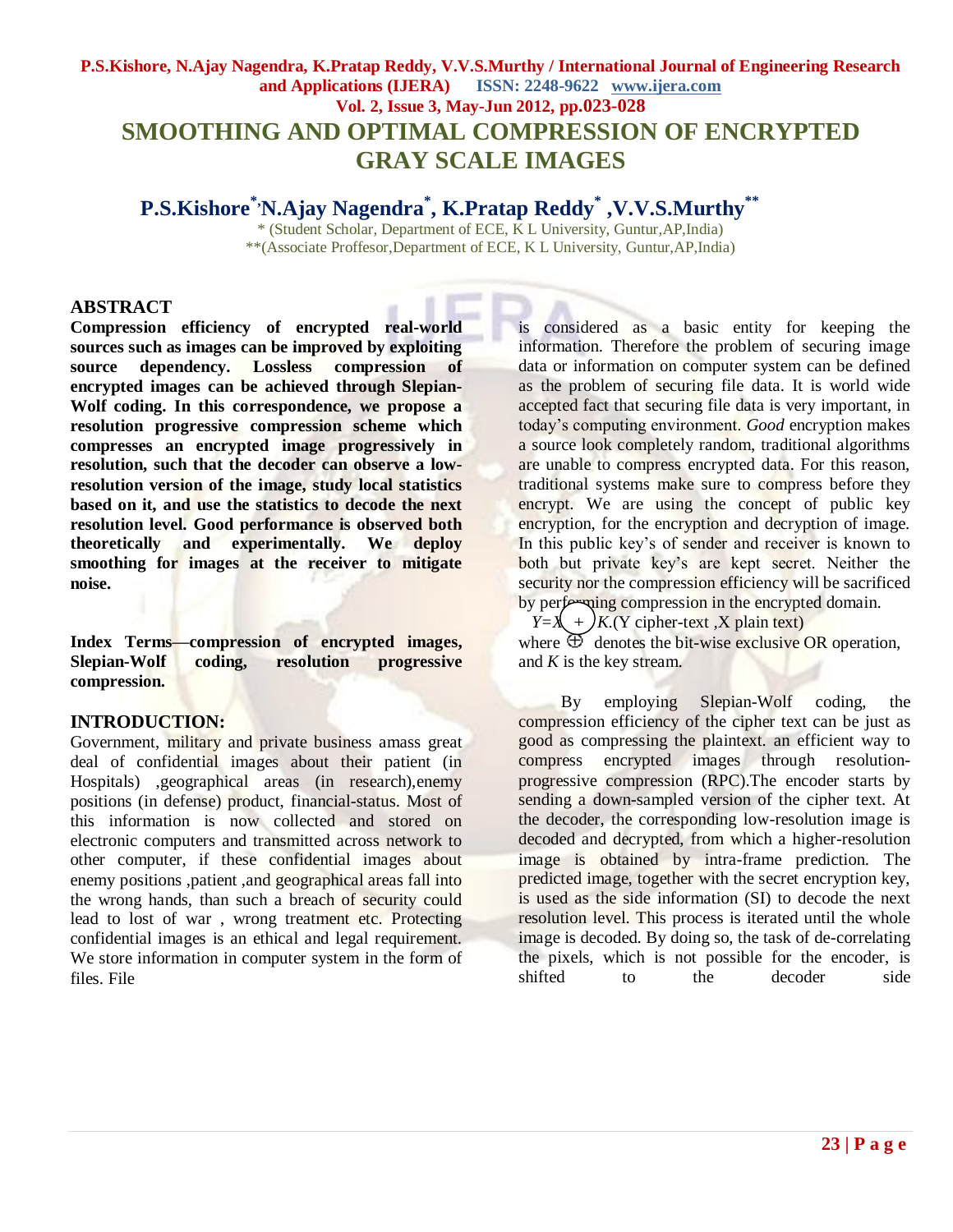

**Fig1:**data is usually first compressed and then encrypted at the sender side; to recover the data at the receiver side, decryption is performed prior to decompression.

# **DEPLOYED METHOD:**



 Fig2:The data is encrypted first and the compressed then jointly decrypted and decompressed at receiver

**Fig:4** Illustration of a three-level decomposition of the unencrypted "Lena" image;

## **SLEPIAN WOLF CODING & DECODING:**

The Slepian-Wolf theorem deals with the lossless compression of two or more correlated data streams in the best-known variation, each of the correlated streams is encoded separately and the compressed data from all these encoders are jointly decoded by a single decoder as shown in figure-5 for two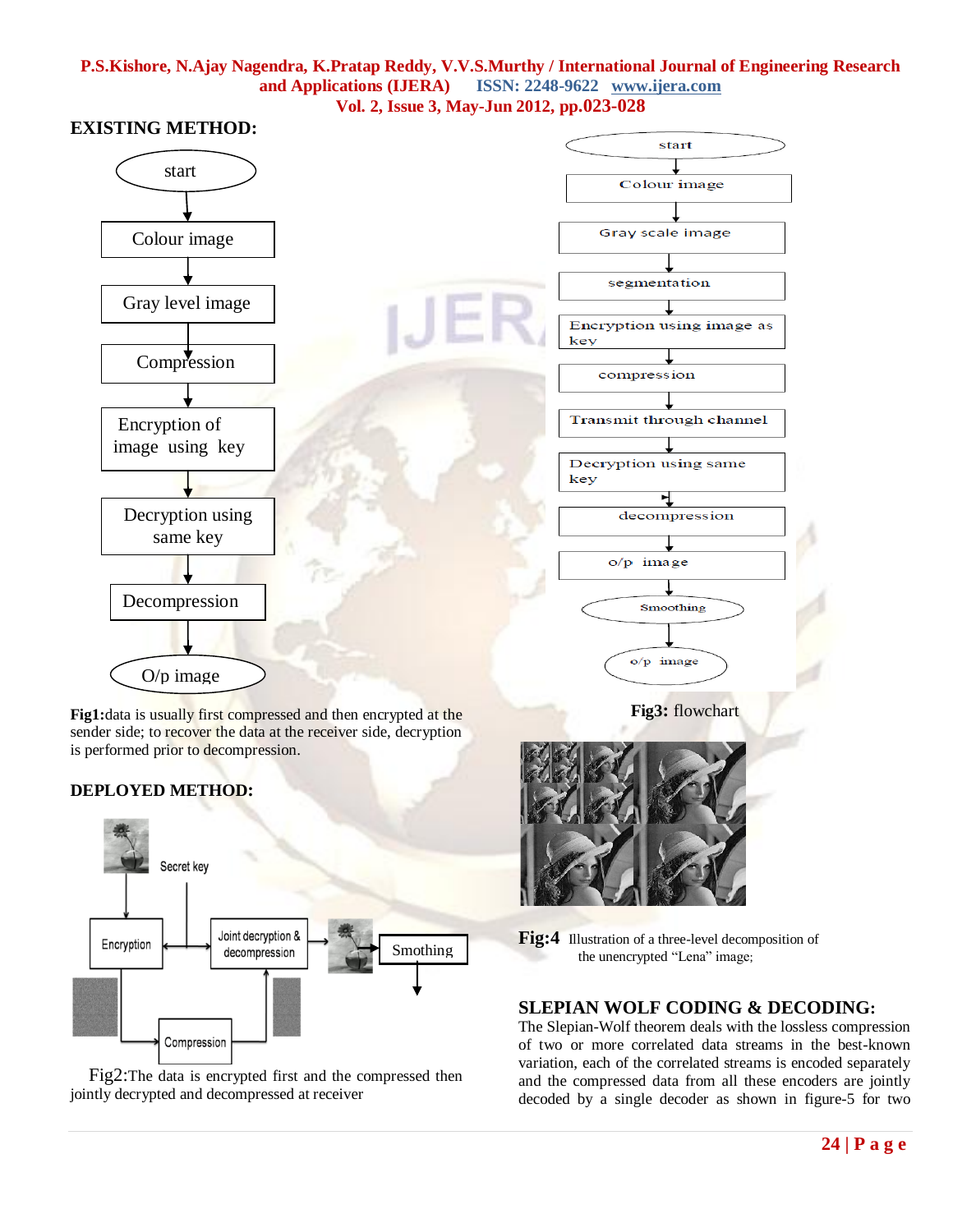correlated streams. Such systems are said to employ Slepian-Wolf coding, which is a form of distributed source coding. Lossless compression means that the source outputs can be constructed from the compression version with arbitrary small error probability by suitable choice of a parameter in the compression scheme



Fig5:slepian-wolf equalent figure

# **RESOLUTION PROGRESSIVE COMPRESSION OF ENCRYPTED IMAGES:**

System Description**:**

 The encoder gets the cipher text *Y* and decomposes it into several levels. For single-level decomposition, four subbands are generated, as illustrated in Figure-4.Each sub-band is a shifted and downsampled-by-2 version of *Y*, and *Y* can be losslessly synthesized from the four sub-bands. In fact, it is equivalent to perform a 2-Danalysis filter bank on *Y* ,with  $H0(z)=1, H1(z)=z$ . (The corresponding synthesis filter bank is  $G0(z)=1$ ,  $H1(z)=z-1$ .) We call the four sub-bands as the LL, HL, LH and HH sub-bands, and if multiple-level decomposing is applied, the labels LL*n*, HL*n*, LH*n* and HH*n* are used for the sub-bands in the *n*-th level. The  $(n+1)$ th level decomposition is performed on the LL*n* sub band. An example of 3-level decomposition of the Lena image is illustrated in Figure4. The encoder encodes each sub-band independently using SWC, and transmits the encoded bits from the lowest resolution to the highest. Decoding starts from the LL sub-band of the lowest resolution level, say, level N. We suggest transmitting the uncompressed LLN sub band as the doped bits . Thus the LLN sub band of the image can be known without ambiguity and some knowledge about the local statistics will be derived

based on it. Next, the HHN sub-band is interpolated from LLN. The interpolation result, together with the corresponding part of the key stream, is used as the SI to decode HHN. If this SI is a good approximation of HHN, HHN can be considered as conditionally independent of each other, given the SI. In this case it is not necessary for the Slepian-Wolf decoder to exploit the Markovian property of the source, which reduces the complexity significantly then Slepian-Wolf decoded. Next LLN–1 is synthesized and the decoding for level  $(N-1)$  is carried out. This process is iterated until the whole image is decoded. It is worth noting that a feedback channel is needed for the encoder to know how many bits to transmit for each sub-band, which generally increases the transmission delay. However, this cost is reasonable because the decoder has no idea about the source statistics at the very beginning, and has to learn it gradually during the decoding. For the sake of simplicity, for any pixel s in the current sub-band, we only use the 4 nearest neighbors  $(t1, t2, t3, t4)$  in the known subband(s) for the interpolation, as illustrated in Figure. The reason that we use a 2-step interpolation in level is to improve the quality of the SI. Another reason is that the interpolation patterns in the two steps are isomorphic up to a scaling factor of 2 and a rotation of  $\pi/4$ .

#### **Context Adaptive Interpolation**

The SI generation in our scheme is through interpolation. For the sake of simplicity for any pixel in the target sub-image ,we only use the"4" horizontal and vertical neighbors or the "4" diagonal neighbors in the known sub-image(s) for the interpolation.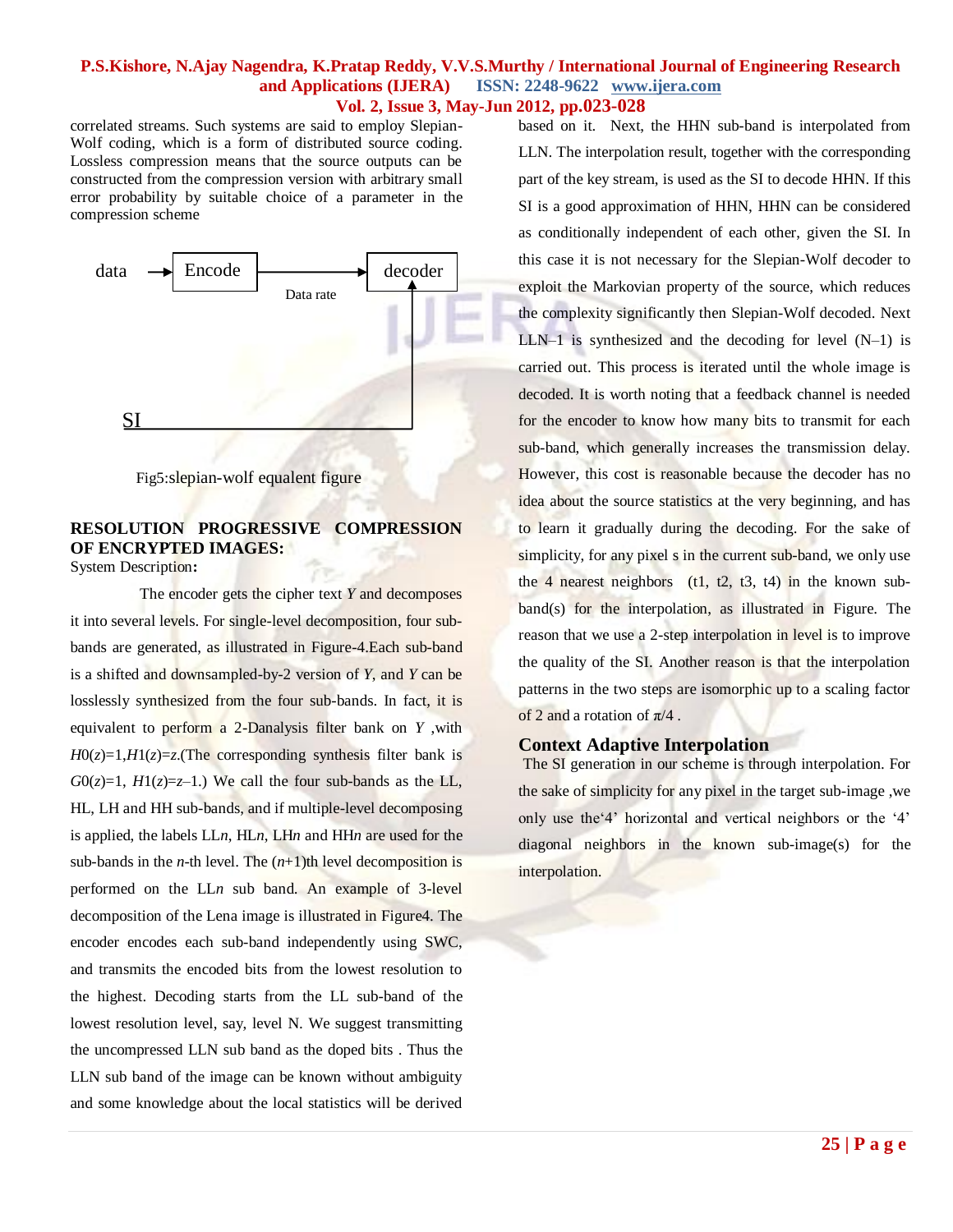

Fig 6: Illustration of the two-step interpolation at the decoder side. The dashed arrows denote the first step interpolation, and the solid arrows denote the second step.

Intuitively, the SI quality will be better, if the neighbors are geometrically closer to the pixel to be interpolated. Hence we use a two-step interpolation in each resolution level to improve the SI estimation. First, sub-image 11 is interpolated from sub-image 00; after sub-image 11 is decoded, we use both 00 and 11 to interpolate 01 and 10. The interpolation pattern is illustrated in Fig. 4, from which we can see another benefit of the two-step interpolation: the interpolation patterns of the two steps are isomorphic up to a scaling factor of  $\sqrt{2}$ and rotation of  $\pi/4$ . It simplifies the design Real-world image data is highly non-stationary, hence it is desired to have the interpolation adapted to the local context.

**RESULTS:**

input image









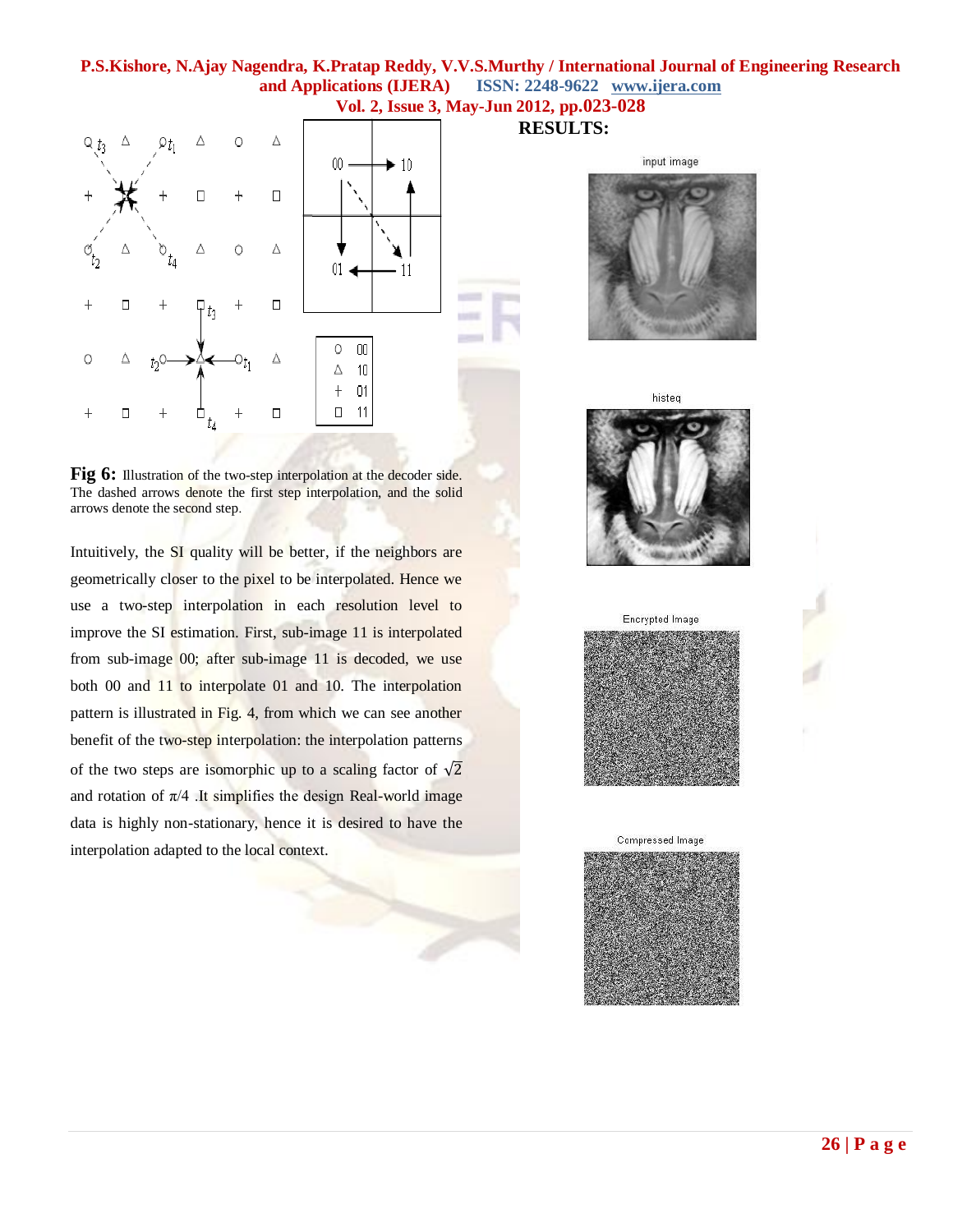# **P.S.Kishore, N.Ajay Nagendra, K.Pratap Reddy, V.V.S.Murthy / International Journal of Engineering Research and Applications (IJERA) ISSN: 2248-9622 www.ijera.com**

**Vol. 2, Issue 3, May-Jun 2012, pp.023-028**











In the above results we have shown, the encryption is done frist in the process so that the data security has been made ,so that the channel cannot estimate what is the data that transmitting .At the receiver"s side the decryption is done by providing the SI. Without that key information its impossible to get the original image or data.

# **CONCLUSION:**

 In this correspondence, we focus on the design and analysis of a practical lossless image codec, where the image data undergoes stream-cipher based encryption before compression. We deploy resolution progressive compression for this problem. The success of RPC is due to enabling partial access to the current source at the decoder side to improve the decoder"s learning of the source statistics. Our future work will focus on compression of encrypted videos, where RPC can be used for both interframe and intraframe correlation learning at the decoder side

# **FUTURE EXTENSION:**

The efficient compression and encryption of images can be

performed on videos.

# **REFERENCES**:

- [1] M. Johnson, P. Ishwar, V. M. Prabhakaran, D. Schonberg, and K. Ramchandran, "On compressing encrypted data," *IEEE Trans. Signal Process.*, vol. 52, no. 10, pp. 2992- 3006, Oct. 2004.
- [2] W. Stallings, *Cryptography and Network Security: Principles and Practice* (3rd Edition), Englewood Cliffs, NJ: Prentice-Hall, 2003.
- [3] S. S. Pradhan and K. Ramchandran, "Distributed source coding using syndromes (DISCUS)", *IEEE Trans. Inf. Theory*, vol. 49, no. 3, pp. 626-643, Mar. 2003.
- [4] J. D. Slepian and J. K. Wolf, "Noiseless coding of correlated information sources," *IEEE Trans. Inf. Theory*, vol. IT-19, pp. 471-480, Jul. 1973.
- [5] J. García-Frías and Y. Zhao, "Compression of correlated binary sources using turbo codes," *IEEE Commun. Letters*, vol. 5, no. 10, pp. 417-419, Oct. 2001.
- [6] J. Bajcsy and P. Mitran "Coding for the Slepian-Wolf problem with turbo codes," in *Proc. IEEE Global Telecommun. Conf.*, San Antonio, TX. Nov. 2001, pp. 1400-1404.
- [7] A. Aaron and B. Girod, "Compression with side information using turbo codes," in *Proc. IEEE Data Compression Conf.*, Snowbird, UT, Apr.2002, pp. 252- 261.
- [8] A. Liveris, Z. Xiong, and C. Georghiades, "Compression of binary sources with side information at the decoder using LDPC codes," *IEEE Commun. Letters*, vol. 6, no. 10, pp. 440-442, Oct. 2002.
- [9] D. Varodayan, A. Aaron, and B. Girod, "Rate-adaptive distributed source coding using low-density parity-check codes", in *Proc. Asilomar Conf. on Signals, Systems and Computers*, Pacific Grove, CA, Nov. 2005, pp. 1203- 1207.